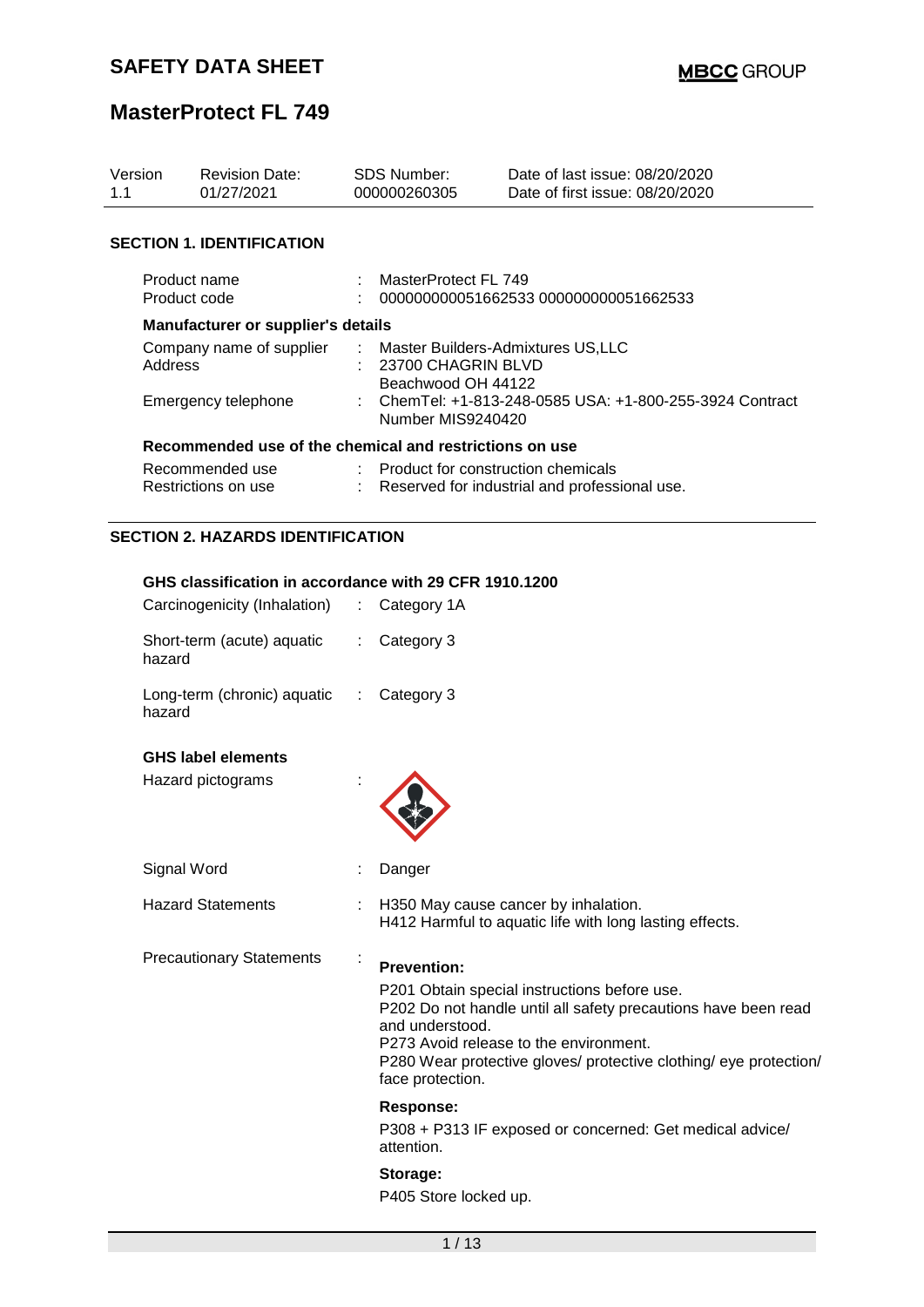| Version<br>1.1 | <b>Revision Date:</b><br>01/27/2021                                                              | SDS Number:<br>000000260305 | Date of last issue: 08/20/2020<br>Date of first issue: 08/20/2020 |
|----------------|--------------------------------------------------------------------------------------------------|-----------------------------|-------------------------------------------------------------------|
|                |                                                                                                  | Disposal:<br>posal plant.   | P501 Dispose of contents/ container to an approved waste dis-     |
|                | <b>Other hazards</b>                                                                             |                             |                                                                   |
|                | No data available.                                                                               |                             |                                                                   |
|                | <b>SECTION 3. COMPOSITION/INFORMATION ON INGREDIENTS</b>                                         |                             |                                                                   |
|                |                                                                                                  |                             |                                                                   |
|                | Chemical nature                                                                                  | No data available.          |                                                                   |
|                | <b>Components</b>                                                                                |                             |                                                                   |
|                | Chemical name                                                                                    | CAS-No.                     | Concentration (% w/w)                                             |
| Limestone      |                                                                                                  | 1317-65-3                   | $>= 50 - < 70$                                                    |
|                | propane-1,2-diol                                                                                 | $57 - 55 - 6$               | $>= 1 - 5$                                                        |
|                | Titanium dioxide                                                                                 | 13463-67-7                  | $>= 1 - 5$                                                        |
|                | Quartz (SiO2)                                                                                    | 14808-60-7                  | $>= 0.1 - 1$                                                      |
|                | mixture of: 5-chloro-2-methyl-2H-<br>isothiazol-3-one and 2-methyl-2H-<br>isothiazol-3-one (3:1) | 55965-84-9                  | < 0.1                                                             |
|                | Actual concentration is withheld as a trade secret                                               |                             |                                                                   |

### **SECTION 4. FIRST AID MEASURES**

| General advice                                                    | Move out of dangerous area.<br>Show this material safety data sheet to the doctor in attend-<br>ance.<br>Do not leave the victim unattended. |
|-------------------------------------------------------------------|----------------------------------------------------------------------------------------------------------------------------------------------|
| If inhaled                                                        | If unconscious, place in recovery position and seek medical<br>advice.                                                                       |
|                                                                   | If symptoms persist, call a physician.                                                                                                       |
| In case of skin contact                                           | If on skin, rinse well with water.                                                                                                           |
| In case of eye contact                                            | $\therefore$ Flush eyes with water as a precaution.                                                                                          |
|                                                                   | Remove contact lenses.                                                                                                                       |
|                                                                   | Protect unharmed eye.                                                                                                                        |
|                                                                   | Keep eye wide open while rinsing.                                                                                                            |
|                                                                   | If eye irritation persists, consult a specialist.                                                                                            |
| If swallowed                                                      | : Keep respiratory tract clear.                                                                                                              |
|                                                                   | Do not give milk or alcoholic beverages.                                                                                                     |
|                                                                   |                                                                                                                                              |
|                                                                   | Never give anything by mouth to an unconscious person.                                                                                       |
|                                                                   | If symptoms persist, call a physician.                                                                                                       |
| Most important symptoms<br>and effects, both acute and<br>delayed | : None known.                                                                                                                                |
| Notes to physician                                                | Treat symptomatically.                                                                                                                       |
|                                                                   |                                                                                                                                              |

### **SECTION 5. FIRE-FIGHTING MEASURES**

| Suitable extinguishing media : Water spray |                      |
|--------------------------------------------|----------------------|
|                                            | Foam                 |
|                                            | Dry powder           |
|                                            | Carbon dioxide (CO2) |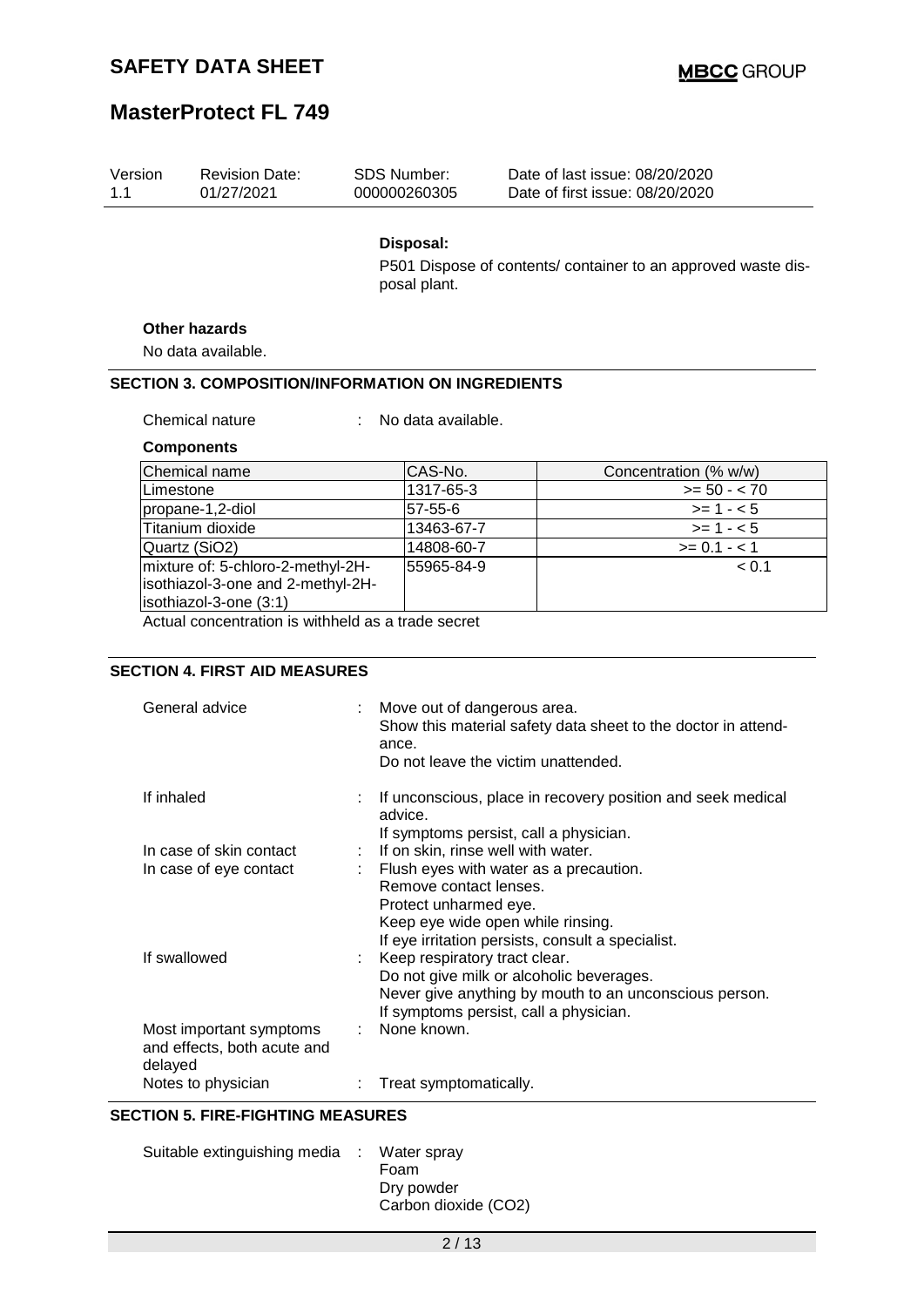| Version<br>1.1 |                                    | <b>Revision Date:</b><br>01/27/2021 | <b>SDS Number:</b><br>000000260305                                | Date of last issue: 08/20/2020<br>Date of first issue: 08/20/2020                                                                                      |
|----------------|------------------------------------|-------------------------------------|-------------------------------------------------------------------|--------------------------------------------------------------------------------------------------------------------------------------------------------|
|                | media                              | Unsuitable extinguishing            | High volume water jet                                             |                                                                                                                                                        |
|                | Hazardous combustion prod-<br>ucts |                                     | harmful vapours<br>nitrogen oxides<br>fumes/smoke<br>carbon black |                                                                                                                                                        |
|                |                                    | Further information                 |                                                                   | Standard procedure for chemical fires.<br>Use extinguishing measures that are appropriate to local cir-<br>cumstances and the surrounding environment. |
|                | for fire-fighters                  | Special protective equipment :      | essary.                                                           | Wear self-contained breathing apparatus for firefighting if nec-                                                                                       |

### **SECTION 6. ACCIDENTAL RELEASE MEASURES**

| tive equipment and emer-<br>gency procedures             | Personal precautions, protec- : Use personal protective equipment.                                                                                             |
|----------------------------------------------------------|----------------------------------------------------------------------------------------------------------------------------------------------------------------|
| Environmental precautions                                | : Prevent product from entering drains.<br>Prevent further leakage or spillage if safe to do so.                                                               |
| Methods and materials for<br>containment and cleaning up | Soak up with inert absorbent material (e.g. sand, silica gel,<br>acid binder, universal binder, sawdust).<br>Keep in suitable, closed containers for disposal. |

#### **SECTION 7. HANDLING AND STORAGE**

| fire and explosion                             |    | Advice on protection against : Normal measures for preventive fire protection.                                                                                                                                                                                                                                                                                                                                                                                                                                                                     |
|------------------------------------------------|----|----------------------------------------------------------------------------------------------------------------------------------------------------------------------------------------------------------------------------------------------------------------------------------------------------------------------------------------------------------------------------------------------------------------------------------------------------------------------------------------------------------------------------------------------------|
| Advice on safe handling                        | t. | Do not breathe vapors/dust.<br>Avoid exposure - obtain special instructions before use.<br>Avoid contact with skin and eyes.<br>For personal protection see section 8.<br>Smoking, eating and drinking should be prohibited in the ap-<br>plication area.<br>Dispose of rinse water in accordance with local and national<br>regulations.<br>Persons susceptible to skin sensitization problems or asthma,<br>allergies, chronic or recurrent respiratory disease should not<br>be employed in any process in which this mixture is being<br>used. |
| Conditions for safe storage                    |    | Keep container tightly closed in a dry and well-ventilated<br>place.<br>Electrical installations / working materials must comply with<br>the technological safety standards.                                                                                                                                                                                                                                                                                                                                                                       |
| Further information on stor-<br>age conditions |    | Keep only in the original container in a cool, well-ventilated<br>place.<br>Protect from direct sunlight.<br>Store protected against freezing.                                                                                                                                                                                                                                                                                                                                                                                                     |
| Materials to avoid                             |    | No applicable information available.                                                                                                                                                                                                                                                                                                                                                                                                                                                                                                               |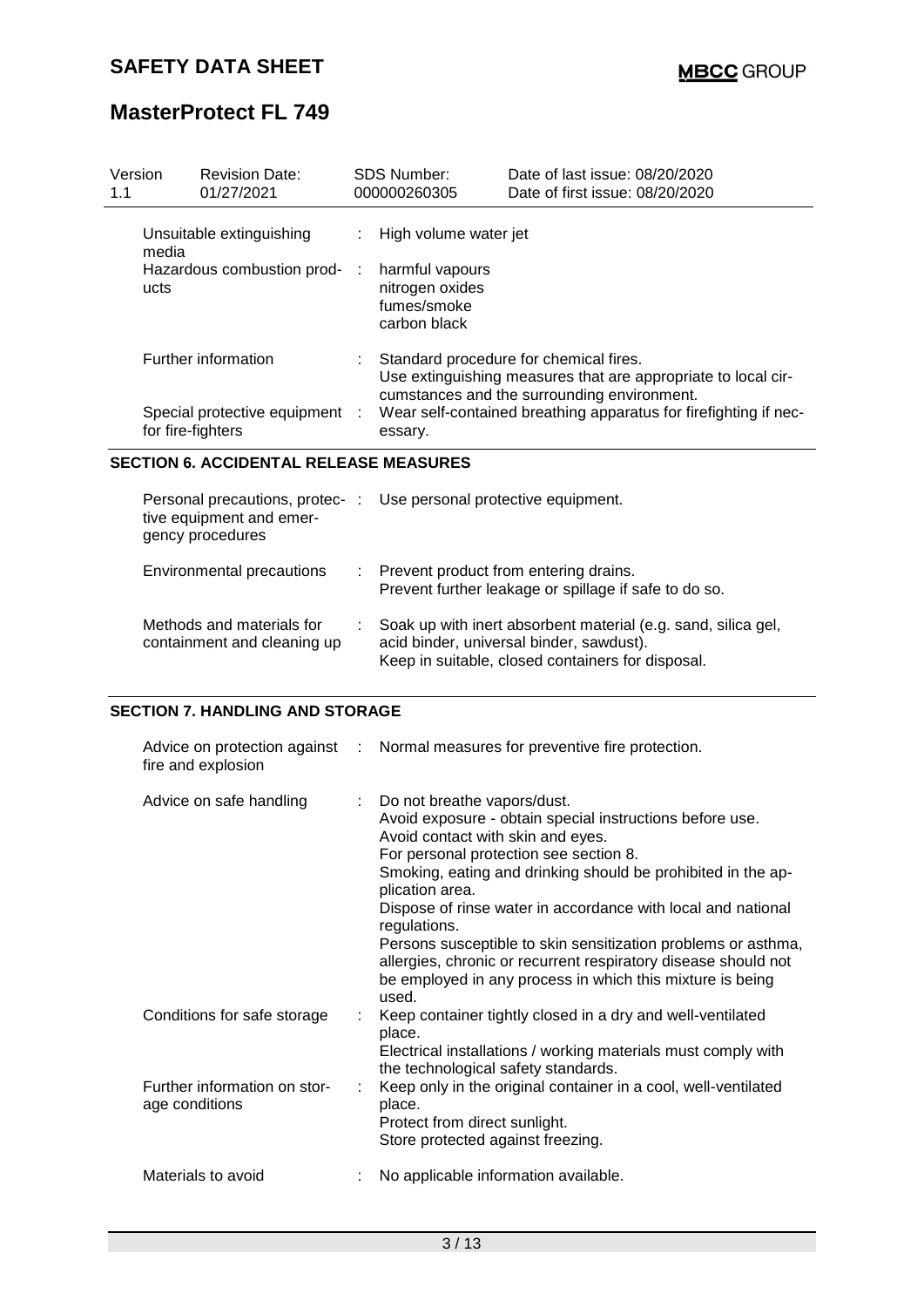# **MasterProtect FL 749**

| Version<br>1.1 | <b>Revision Date:</b><br>01/27/2021          | <b>SDS Number:</b><br>000000260305 | Date of last issue: 08/20/2020<br>Date of first issue: 08/20/2020 |
|----------------|----------------------------------------------|------------------------------------|-------------------------------------------------------------------|
| perature       | Recommended storage tem- $\div$ 41 °F / 5 °C |                                    |                                                                   |
| age stability  | Further information on stor-                 | : Minimum storage temperature:     |                                                                   |

### **SECTION 8. EXPOSURE CONTROLS/PERSONAL PROTECTION**

### **Ingredients with workplace control parameters**

| Components       | CAS-No.    | Value type<br>(Form of<br>exposure)          | Control parame-<br>ters / Permissible<br>concentration | <b>Basis</b>                                |
|------------------|------------|----------------------------------------------|--------------------------------------------------------|---------------------------------------------|
| Limestone        | 1317-65-3  | <b>REL</b> value<br>(Respirable)             | $5$ mg/m $3$                                           | <b>NIOSH</b>                                |
|                  |            | <b>REL</b> value<br>(Total)                  | 10 mg/m3                                               | <b>NIOSH</b>                                |
|                  |            | PEL (Respir-<br>able fraction)               | $5$ mg/m $3$                                           | <b>29 CFR</b><br>1910.1000<br>(Table Z-1)   |
|                  |            | PEL (Total<br>dust)                          | 15 mg/m3                                               | <b>29 CFR</b><br>1910.1000<br>(Table Z-1)   |
|                  |            | <b>TWA value</b><br>(Respirable<br>fraction) | 5 mg/m3                                                | 29 CFR<br>1910.1000<br>(Table Z-1-A)        |
|                  |            | <b>TWA value</b><br>(Total dust)             | 15 mg/m3                                               | 29 CFR<br>1910.1000<br>(Table Z-1-A)        |
|                  |            | TWA (total<br>dust)                          | 15 mg/m3                                               | OSHA Z-1                                    |
|                  |            | TWA (respir-<br>able fraction)               | $5$ mg/m $3$                                           | OSHA Z-1                                    |
|                  |            | <b>TWA (Total</b><br>dust)                   | $15$ mg/m $3$                                          | OSHA P0                                     |
|                  |            | TWA (respir-<br>able dust<br>fraction)       | $5$ mg/m $3$                                           | OSHA P0                                     |
|                  |            | TWA (Res-<br>pirable)                        | 5 mg/m3<br>(Calcium car-<br>bonate)                    | <b>NIOSH REL</b>                            |
|                  |            | TWA (total)                                  | 10 mg/m3<br>(Calcium car-<br>bonate)                   | <b>NIOSH REL</b>                            |
| Titanium dioxide | 13463-67-7 | <b>TWA value</b>                             | 10 $mg/m3$                                             | <b>ACGIHTLV</b>                             |
|                  |            | PEL (Total<br>dust)                          | 15 mg/m3                                               | 29 CFR<br>1910.1000<br>(Table Z-1)          |
|                  |            | <b>TWA value</b><br>(Total dust)             | 10 mg/m3                                               | <b>29 CFR</b><br>1910.1000<br>(Table Z-1-A) |
|                  |            | TWA (total<br>dust)                          | 15 mg/m3                                               | OSHA <sub>Z-1</sub>                         |
|                  |            | <b>TWA</b> (Total<br>dust)                   | 10 mg/m3                                               | OSHA P0                                     |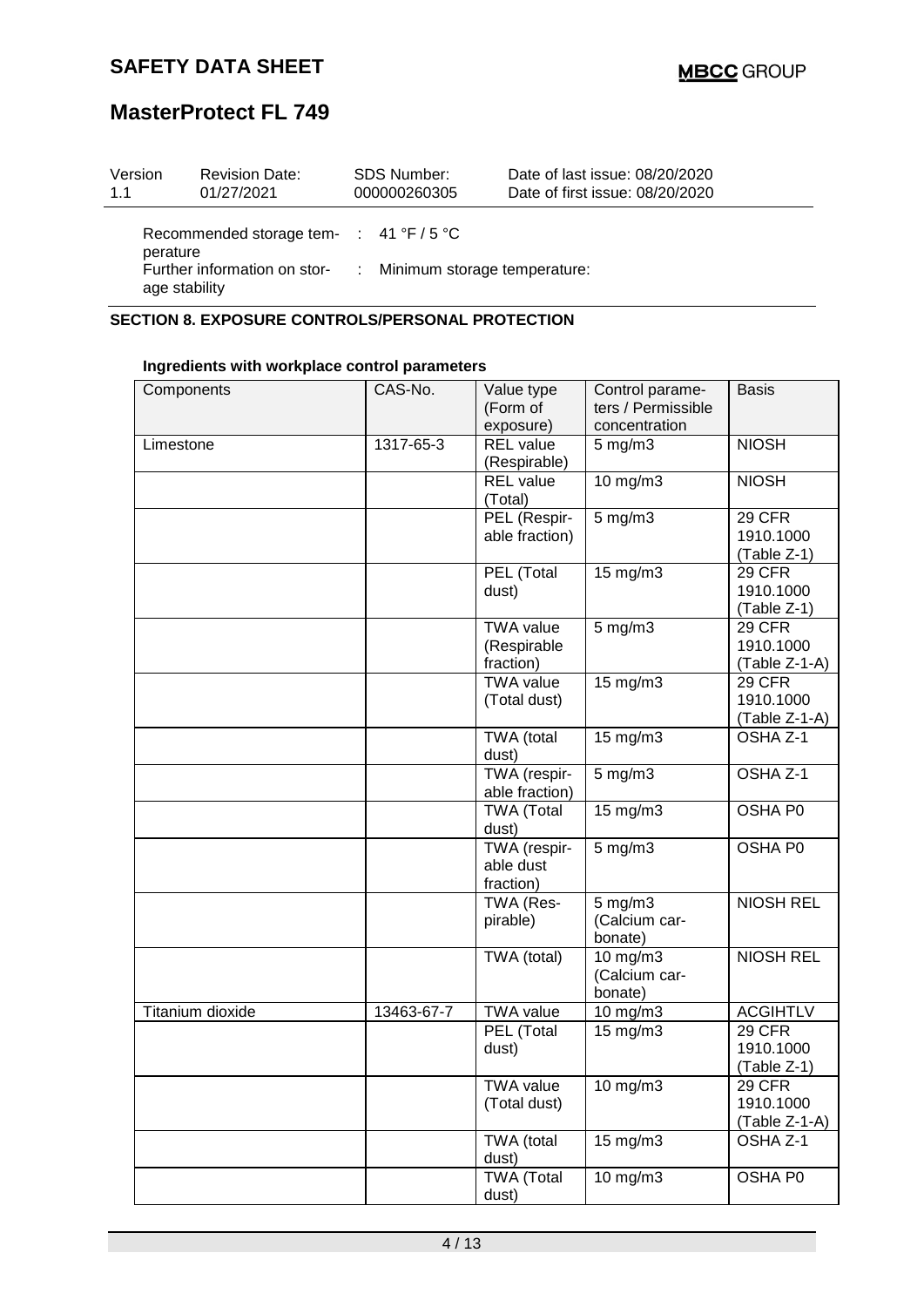# **MasterProtect FL 749**

| Version | <b>Revision Date:</b><br>01/27/2021       | SDS Number:<br>000000260305                                                                                                                |                                                                   | Date of last issue: 08/20/2020<br>Date of first issue: 08/20/2020                                                                                                        |                              |  |  |
|---------|-------------------------------------------|--------------------------------------------------------------------------------------------------------------------------------------------|-------------------------------------------------------------------|--------------------------------------------------------------------------------------------------------------------------------------------------------------------------|------------------------------|--|--|
|         |                                           |                                                                                                                                            | <b>TWA</b>                                                        | 10 mg/m3<br>(Titanium dioxide)                                                                                                                                           | <b>ACGIH</b>                 |  |  |
|         | Quartz (SiO2)                             | 14808-60-7                                                                                                                                 | <b>TWA value</b><br>(Respirable<br>fraction)                      | $0.025$ mg/m3                                                                                                                                                            | <b>ACGIHTLV</b>              |  |  |
|         |                                           |                                                                                                                                            | <b>TWA value</b>                                                  | $0.05$ mg/m $3$<br>(Respirable dust)                                                                                                                                     | 29 CFR<br>1910.1001-<br>1050 |  |  |
|         |                                           |                                                                                                                                            | <b>OSHA Action</b><br>level                                       | $0.025$ mg/m3<br>(Respirable dust)                                                                                                                                       | 29 CFR<br>1910.1001-<br>1050 |  |  |
|         |                                           |                                                                                                                                            | <b>REL</b> value<br>(Respirable<br>dust)                          | $0.05$ mg/m $3$                                                                                                                                                          | <b>NIOSH</b>                 |  |  |
|         |                                           |                                                                                                                                            | TWA (Res-<br>pirable dust)                                        | $0.05$ mg/m $3$                                                                                                                                                          | OSHA <sub>Z-1</sub>          |  |  |
|         |                                           |                                                                                                                                            | TWA (respir-<br>able)                                             | $\overline{10}$ mg/m3 /<br>%SiO2+2                                                                                                                                       | OSHA Z-3                     |  |  |
|         |                                           |                                                                                                                                            | TWA (respir-<br>able)                                             | 250 mppcf /<br>%SiO2+5                                                                                                                                                   | OSHA Z-3                     |  |  |
|         |                                           |                                                                                                                                            | TWA (respir-<br>able dust<br>fraction)                            | $0.1$ mg/m $3$                                                                                                                                                           | OSHA P0                      |  |  |
|         |                                           |                                                                                                                                            | TWA (Res-<br>pirable par-<br>ticulate mat-<br>ter)                | $0.025$ mg/m3<br>(Silica)                                                                                                                                                | <b>ACGIH</b>                 |  |  |
|         |                                           |                                                                                                                                            | PEL (respir-<br>able)                                             | $0.05$ mg/m $3$                                                                                                                                                          | <b>OSHA CARC</b>             |  |  |
|         |                                           |                                                                                                                                            | TWA (Res-<br>pirable dust)                                        | $0.05$ mg/m3<br>(Silica)                                                                                                                                                 | <b>NIOSH REL</b>             |  |  |
|         | <b>Engineering measures</b>               |                                                                                                                                            | No applicable information available.                              |                                                                                                                                                                          |                              |  |  |
|         | Personal protective equipment             |                                                                                                                                            |                                                                   |                                                                                                                                                                          |                              |  |  |
|         | Respiratory protection<br>Hand protection |                                                                                                                                            | Wear respiratory protection if ventilation is inadequate.         |                                                                                                                                                                          |                              |  |  |
|         | Remarks                                   |                                                                                                                                            | with the producers of the protective gloves.                      | The suitability for a specific workplace should be discussed                                                                                                             |                              |  |  |
|         | Eye protection                            |                                                                                                                                            | Eye wash bottle with pure water<br>Tightly fitting safety goggles |                                                                                                                                                                          |                              |  |  |
|         | Skin and body protection                  | Impervious clothing<br>Choose body protection according to the amount and con-<br>centration of the dangerous substance at the work place. |                                                                   |                                                                                                                                                                          |                              |  |  |
|         | Protective measures                       | rectly.<br>and safety practice.                                                                                                            |                                                                   | Avoid contact with the skin, eyes and clothing.<br>No special measures necessary if stored and handled cor-<br>Handle in accordance with good building materials hygiene |                              |  |  |
|         | Hygiene measures                          |                                                                                                                                            |                                                                   | Wearing of closed work clothing is recommended.<br>Wash hands before breaks and at the end of workday.                                                                   |                              |  |  |

### **SECTION 9. PHYSICAL AND CHEMICAL PROPERTIES**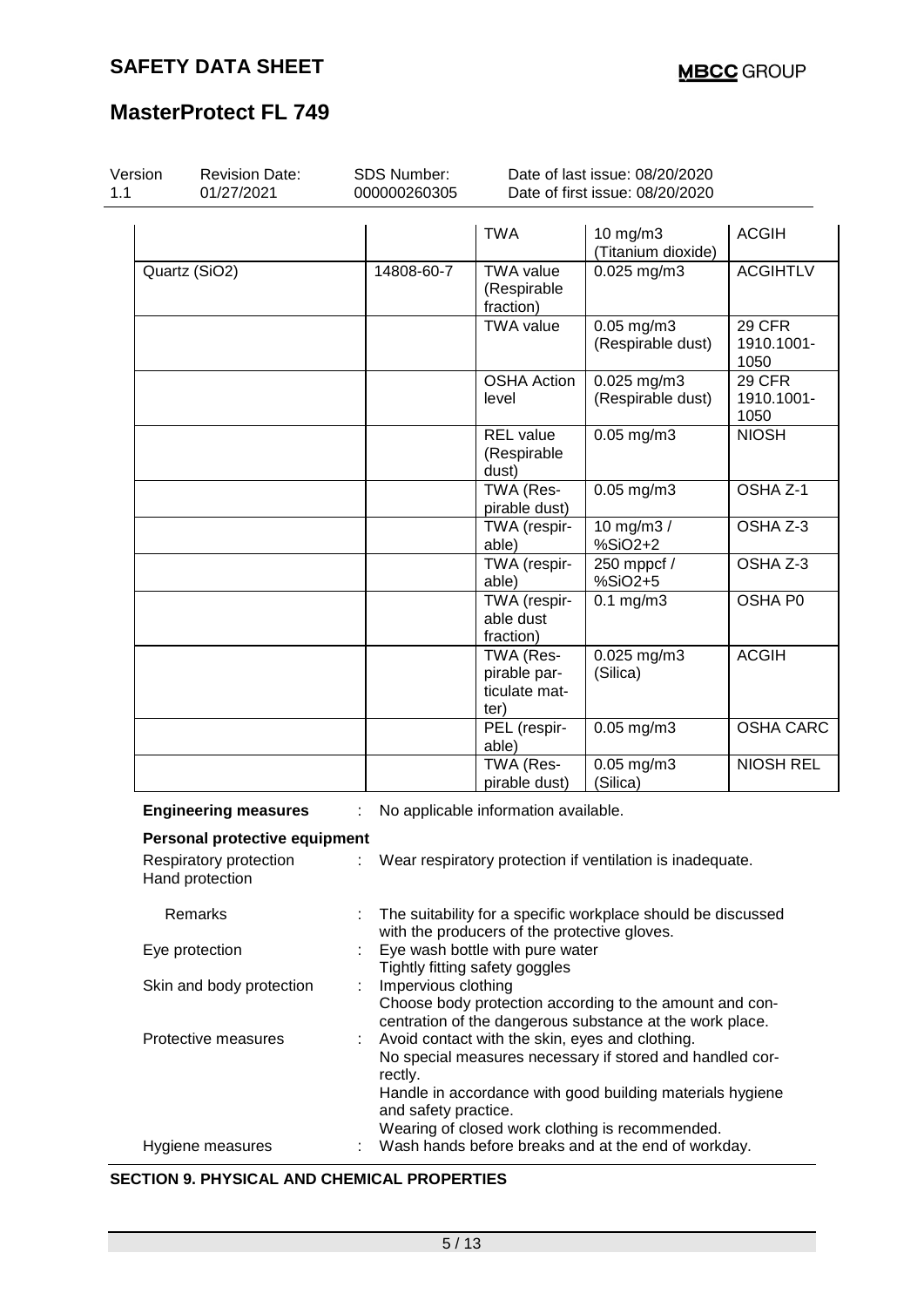| Version<br>1.1 |                                        | <b>Revision Date:</b><br>01/27/2021 |   | SDS Number:<br>000000260305 | Date of last issue: 08/20/2020<br>Date of first issue: 08/20/2020 |
|----------------|----------------------------------------|-------------------------------------|---|-----------------------------|-------------------------------------------------------------------|
|                | Appearance                             |                                     |   | slightly viscous            |                                                                   |
|                | Color                                  |                                     |   | white                       |                                                                   |
|                | Odor                                   |                                     |   | mild                        |                                                                   |
|                | <b>Odor Threshold</b>                  |                                     |   | No data available           |                                                                   |
|                | pH                                     |                                     |   | Not applicable              |                                                                   |
|                | Melting point                          |                                     |   |                             | No applicable information available.                              |
|                | Boiling point                          |                                     |   | 365 - 374 °F / 185 - 190 °C |                                                                   |
|                | Flash point                            |                                     |   | does not flash              |                                                                   |
|                | Evaporation rate                       |                                     |   |                             | No applicable information available.                              |
|                |                                        | Flammability (solid, gas)           |   | not determined              |                                                                   |
|                | Self-ignition                          |                                     |   | not self-igniting           |                                                                   |
|                | flammability limit                     | Upper explosion limit / Upper       | ÷ |                             | No applicable information available.                              |
|                | flammability limit                     | Lower explosion limit / Lower       |   |                             | No applicable information available.                              |
|                | Vapor pressure                         |                                     |   | Not applicable              |                                                                   |
|                |                                        | Relative vapor density              |   |                             | No applicable information available.                              |
|                | Relative density                       |                                     |   |                             | No applicable information available.                              |
|                | Density                                |                                     |   | 1.82 g/cm3 (68 °F / 20 °C)  |                                                                   |
|                | <b>Bulk density</b><br>Solubility(ies) |                                     |   | 1,800 - 2,400 kg/m3         |                                                                   |
|                |                                        | Water solubility                    |   | slightly soluble            |                                                                   |
|                |                                        | Solubility in other solvents        |   |                             | No applicable information available.                              |
|                | octanol/water                          | Partition coefficient: n-           |   |                             | No applicable information available.                              |
|                |                                        | Autoignition temperature            |   | No data available           |                                                                   |
|                |                                        | Decomposition temperature           |   | scribed/indicated.          | No decomposition if stored and handled as pre-                    |
|                | Viscosity                              | Viscosity, dynamic                  |   |                             | No applicable information available.                              |
|                |                                        | Viscosity, kinematic                |   |                             | No applicable information available.                              |
|                |                                        | <b>Explosive properties</b>         |   | Not explosive               |                                                                   |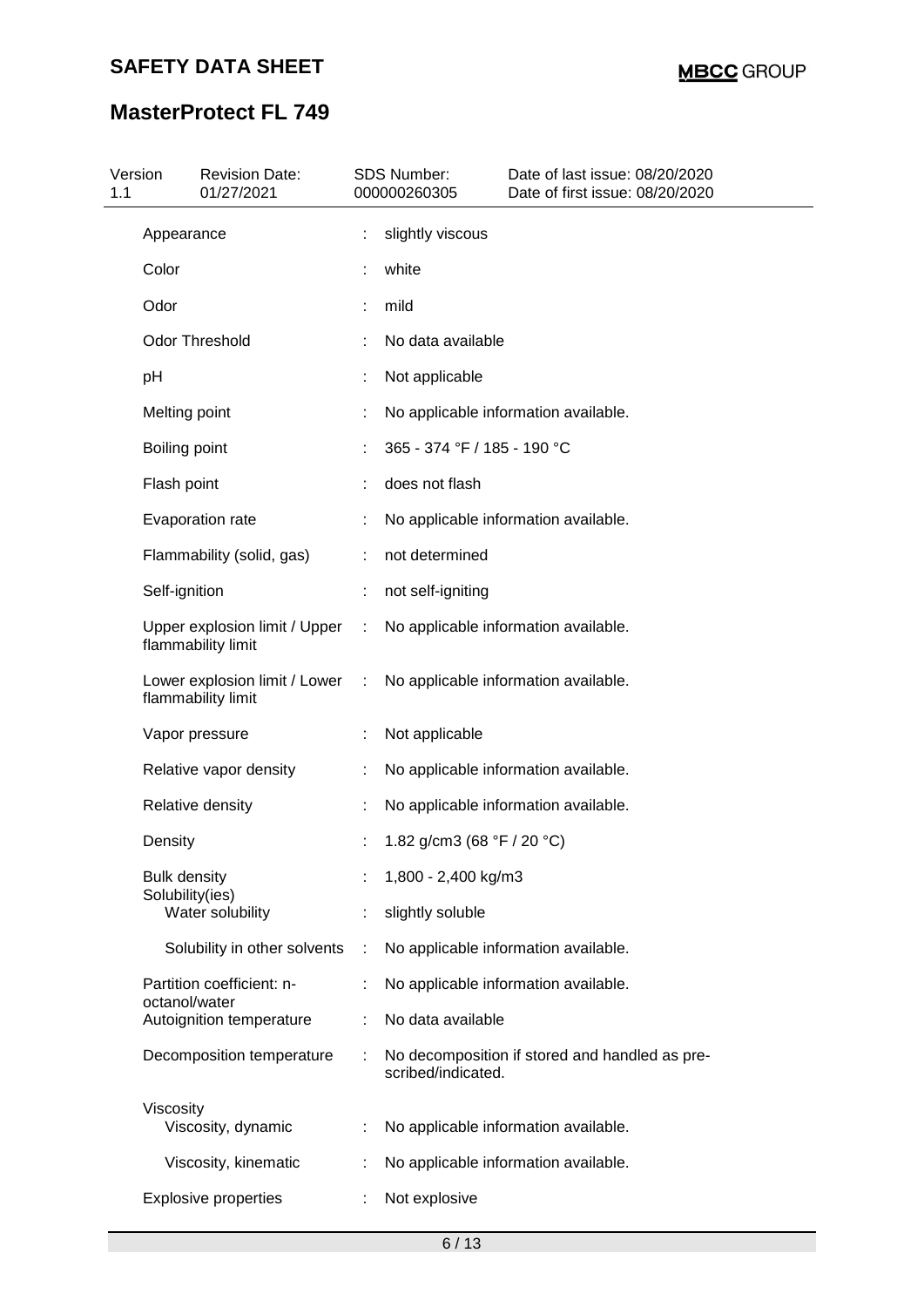# **MasterProtect FL 749**

| Version<br>1.1 | <b>Revision Date:</b><br>01/27/2021         |  | <b>SDS Number:</b><br>000000260305   | Date of last issue: 08/20/2020<br>Date of first issue: 08/20/2020 |  |
|----------------|---------------------------------------------|--|--------------------------------------|-------------------------------------------------------------------|--|
|                |                                             |  | Not explosive                        |                                                                   |  |
|                | Oxidizing properties                        |  | as oxidizing.                        | Based on its structural properties the product is not classified  |  |
|                | Sublimation point                           |  | No applicable information available. |                                                                   |  |
|                | Molecular weight                            |  | No data available                    |                                                                   |  |
|                | <b>SECTION 10. STABILITY AND REACTIVITY</b> |  |                                      |                                                                   |  |
| Reactivity     |                                             |  |                                      | No decomposition if stored and applied as directed.               |  |

| Chemical stability                        |    | No decomposition if stored and applied as directed.                                   |
|-------------------------------------------|----|---------------------------------------------------------------------------------------|
| Possibility of hazardous reac- :<br>tions |    | No decomposition if stored and applied as directed.                                   |
| Conditions to avoid                       |    | See SDS section 7 - Handling and storage.                                             |
| Incompatible materials                    |    | Strong acids                                                                          |
|                                           |    | Strong bases                                                                          |
|                                           |    | Strong oxidizing agents                                                               |
|                                           |    | Strong reducing agents                                                                |
| Hazardous decomposition<br>products       | ÷. | No hazardous decomposition products if stored and handled<br>as prescribed/indicated. |
|                                           |    |                                                                                       |

#### **SECTION 11. TOXICOLOGICAL INFORMATION**

#### **Acute toxicity**

Not classified based on available information.

### **Product:**

| Acute oral toxicity       | : Remarks: No applicable information available. |
|---------------------------|-------------------------------------------------|
| Acute inhalation toxicity | : Remarks: No applicable information available. |
| Acute dermal toxicity     | : Remarks: No applicable information available. |

### **Skin corrosion/irritation**

Not classified based on available information.

#### **Serious eye damage/eye irritation**

Not classified based on available information.

#### **Respiratory or skin sensitization**

#### **Skin sensitization**

Not classified based on available information.

#### **Respiratory sensitization**

Not classified based on available information.

### **Product:**

Remarks : Causes sensitization.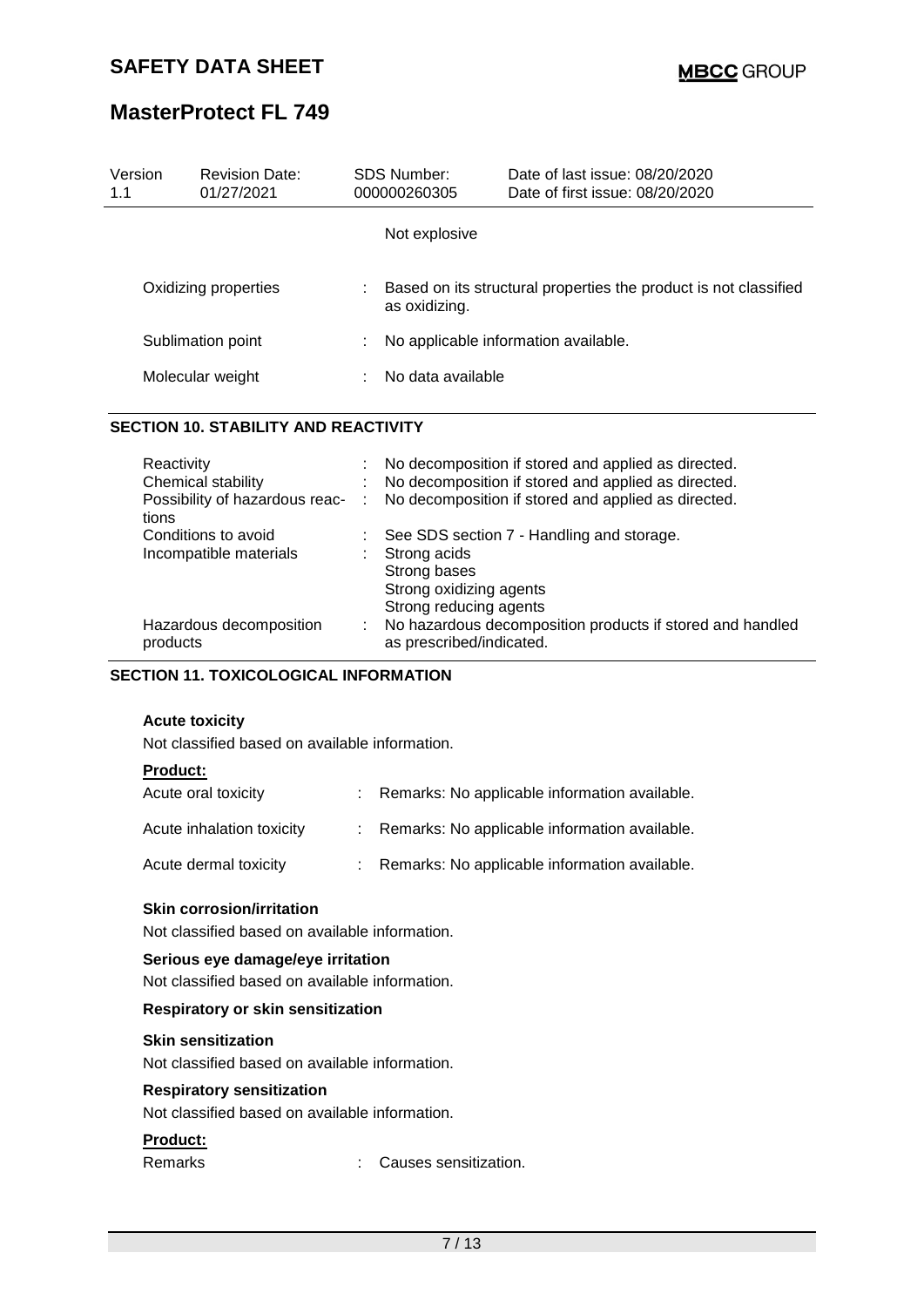# **MasterProtect FL 749**

| 1.1                                                                             | Version                                                                        | <b>Revision Date:</b><br>01/27/2021                                           |   | <b>SDS Number:</b><br>000000260305 | Date of last issue: 08/20/2020<br>Date of first issue: 08/20/2020                         |  |  |
|---------------------------------------------------------------------------------|--------------------------------------------------------------------------------|-------------------------------------------------------------------------------|---|------------------------------------|-------------------------------------------------------------------------------------------|--|--|
| <b>Germ cell mutagenicity</b><br>Not classified based on available information. |                                                                                |                                                                               |   |                                    |                                                                                           |  |  |
|                                                                                 |                                                                                |                                                                               |   |                                    |                                                                                           |  |  |
| May cause cancer by inhalation.                                                 |                                                                                |                                                                               |   |                                    |                                                                                           |  |  |
|                                                                                 | <b>Reproductive toxicity</b><br>Not classified based on available information. |                                                                               |   |                                    |                                                                                           |  |  |
|                                                                                 |                                                                                | <b>STOT-single exposure</b><br>Not classified based on available information. |   |                                    |                                                                                           |  |  |
|                                                                                 |                                                                                | <b>STOT-repeated exposure</b>                                                 |   |                                    |                                                                                           |  |  |
|                                                                                 |                                                                                | Not classified based on available information.                                |   |                                    |                                                                                           |  |  |
|                                                                                 |                                                                                | <b>Aspiration toxicity</b><br>Not classified based on available information.  |   |                                    |                                                                                           |  |  |
|                                                                                 |                                                                                |                                                                               |   |                                    |                                                                                           |  |  |
|                                                                                 | Components:                                                                    |                                                                               |   |                                    |                                                                                           |  |  |
| propane-1,2-diol:<br>Not applicable                                             |                                                                                |                                                                               |   |                                    |                                                                                           |  |  |
|                                                                                 |                                                                                | <b>Further information</b>                                                    |   |                                    |                                                                                           |  |  |
|                                                                                 | <b>Product:</b>                                                                |                                                                               |   |                                    |                                                                                           |  |  |
|                                                                                 | <b>Remarks</b>                                                                 |                                                                               |   | No data available                  |                                                                                           |  |  |
|                                                                                 |                                                                                | <b>SECTION 12. ECOLOGICAL INFORMATION</b>                                     |   |                                    |                                                                                           |  |  |
| <b>Ecotoxicity</b>                                                              |                                                                                |                                                                               |   |                                    |                                                                                           |  |  |
| Product:                                                                        |                                                                                |                                                                               |   |                                    |                                                                                           |  |  |
|                                                                                 |                                                                                | <b>Ecotoxicology Assessment</b>                                               |   |                                    |                                                                                           |  |  |
|                                                                                 |                                                                                | Acute aquatic toxicity                                                        | ÷ | Harmful to aquatic life.           |                                                                                           |  |  |
|                                                                                 |                                                                                | Chronic aquatic toxicity                                                      | ÷ |                                    | Harmful to aquatic life with long lasting effects.                                        |  |  |
|                                                                                 |                                                                                | Components:                                                                   |   |                                    |                                                                                           |  |  |
|                                                                                 |                                                                                |                                                                               |   |                                    | mixture of: 5-chloro-2-methyl-2H-isothiazol-3-one and 2-methyl-2H-isothiazol-3-one (3:1): |  |  |

M-Factor (Acute aquatic tox-: 100 icity) M-Factor (Chronic aquatic : 100 toxicity)

### **Persistence and degradability**

No data available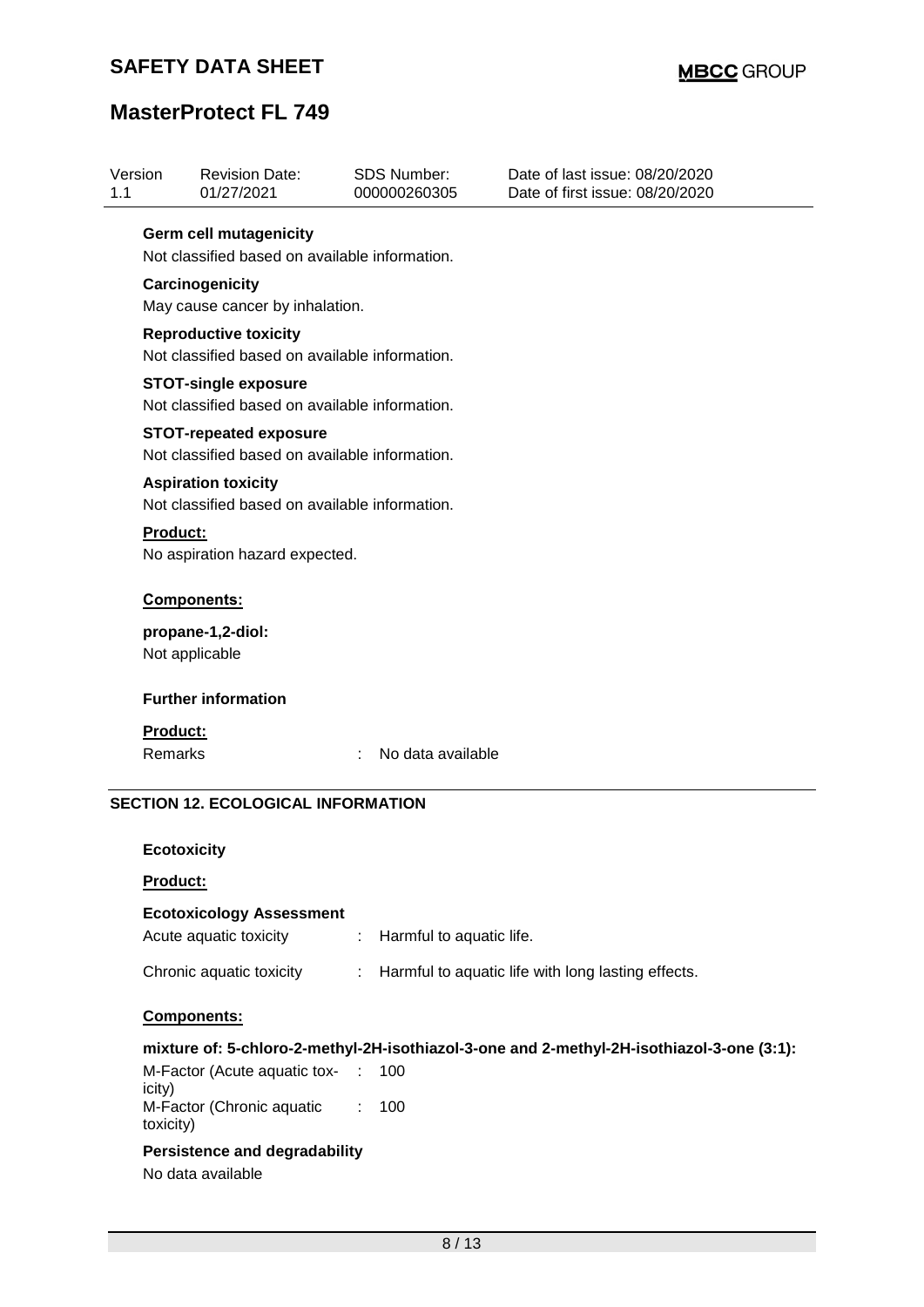| Version<br>1.1 | <b>Revision Date:</b><br>01/27/2021                             | <b>SDS Number:</b><br>000000260305                                                               | Date of last issue: 08/20/2020<br>Date of first issue: 08/20/2020                                                                                                                                                                             |  |
|----------------|-----------------------------------------------------------------|--------------------------------------------------------------------------------------------------|-----------------------------------------------------------------------------------------------------------------------------------------------------------------------------------------------------------------------------------------------|--|
|                | <b>Bioaccumulative potential</b>                                |                                                                                                  |                                                                                                                                                                                                                                               |  |
|                | <b>Components:</b>                                              |                                                                                                  |                                                                                                                                                                                                                                               |  |
|                | propane-1,2-diol:<br>Partition coefficient: n-<br>octanol/water | log Pow: -1.07 (68.9 °F / 20.5 °C)<br>pH: 6.2 - 6.4<br>Method: Partition coefficient<br>GLP: yes |                                                                                                                                                                                                                                               |  |
|                | <b>Mobility in soil</b><br>No data available                    |                                                                                                  |                                                                                                                                                                                                                                               |  |
|                | Other adverse effects                                           |                                                                                                  |                                                                                                                                                                                                                                               |  |
| mation         | <b>Product:</b><br>Additional ecological infor-                 | components.                                                                                      | Hazardous to the aquatic environment - acute hazard<br>Hazardous to the aquatic environment - chronic hazard<br>The product has not been tested. The statements on ecotoxi-<br>cology have been derived from the properties of the individual |  |
|                | SECTION 13 DISPOSAL CONSIDERATIONS                              |                                                                                                  |                                                                                                                                                                                                                                               |  |

#### **SECTION 13. DISPOSAL CONSIDERATIONS**

**Disposal methods**

| Waste from residues    | Do not contaminate ponds, waterways or ditches with chemi-<br>cal or used container.<br>Dispose of in accordance with national, state and local regula-                                                |
|------------------------|--------------------------------------------------------------------------------------------------------------------------------------------------------------------------------------------------------|
| Contaminated packaging | tions.<br>Do not discharge into drains/surface waters/groundwater.<br>Contaminated packaging should be emptied as far as possible<br>and disposed of in the same manner as the sub-<br>stance/product. |

#### **SECTION 14. TRANSPORT INFORMATION**

#### **International Regulations**

#### **UNRTDG**

Not regulated as a dangerous good

**IATA-DGR** Not regulated as a dangerous good

#### **IMDG-Code**

Not regulated as a dangerous good

## **Transport in bulk according to Annex II of MARPOL 73/78 and the IBC Code**

Not applicable for product as supplied.

### **Domestic regulation**

#### **49 CFR** Not regulated as a dangerous good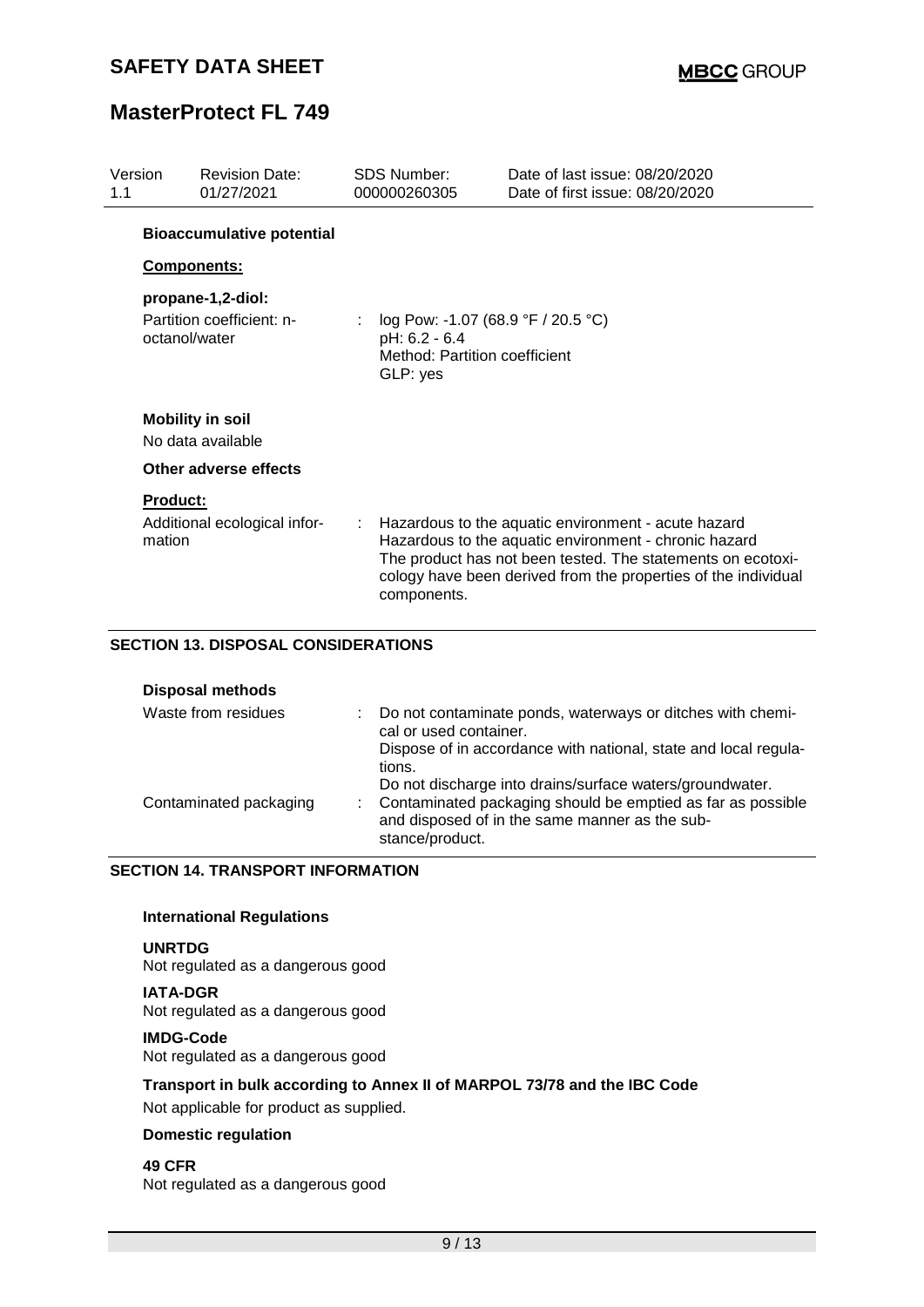## **MasterProtect FL 749**

| Version<br>1.1                                                                                                                                          | <b>Revision Date:</b><br>01/27/2021 | <b>SDS Number:</b><br>000000260305 | Date of last issue: 08/20/2020<br>Date of first issue: 08/20/2020 |  |  |  |  |  |
|---------------------------------------------------------------------------------------------------------------------------------------------------------|-------------------------------------|------------------------------------|-------------------------------------------------------------------|--|--|--|--|--|
| <b>SECTION 15. REGULATORY INFORMATION</b>                                                                                                               |                                     |                                    |                                                                   |  |  |  |  |  |
| <b>SARA 302 Extremely Hazardous Substances Threshold Planning Quantity</b><br>This material does not contain any components with a section 302 EHS TPQ. |                                     |                                    |                                                                   |  |  |  |  |  |

| <b>SARA 313</b> |  |  |
|-----------------|--|--|
|-----------------|--|--|

: This material does not contain any chemical components with known CAS numbers that exceed the threshold (De Minimis) reporting levels established by SARA Title III, Section 313.

#### **US State Regulations**

| Pennsylvania Right To Know      |               |
|---------------------------------|---------------|
| propane-1,2-diol                | $57 - 55 - 6$ |
| Limestone                       | 1317-65-3     |
| Titanium dioxide                | 13463-67-7    |
| <b>New Jersey Right To Know</b> |               |
| propane-1,2-diol                | $57 - 55 - 6$ |
| Limestone                       | 1317-65-3     |
| Titanium dioxide                | 13463-67-7    |
| California Dran, CE             |               |

#### **California Prop. 65**

WARNING: This product can expose you to chemicals including acrylamide, which is/are known to the State of California to cause cancer and birth defects or other reproductive harm. For more information go to www.P65Warnings.ca.gov.

| The ingredients of this product are reported in the following inventories: |                                                          |                                                                                                                                                         |  |  |
|----------------------------------------------------------------------------|----------------------------------------------------------|---------------------------------------------------------------------------------------------------------------------------------------------------------|--|--|
| DSL                                                                        | : All components of this product are on the Canadian DSL |                                                                                                                                                         |  |  |
| TSCA                                                                       |                                                          | : All chemical substances in this product are either listed as<br>active on the TSCA Inventory or are in compliance with a<br>TSCA Inventory exemption. |  |  |

#### **SECTION 16. OTHER INFORMATION**

**Further information**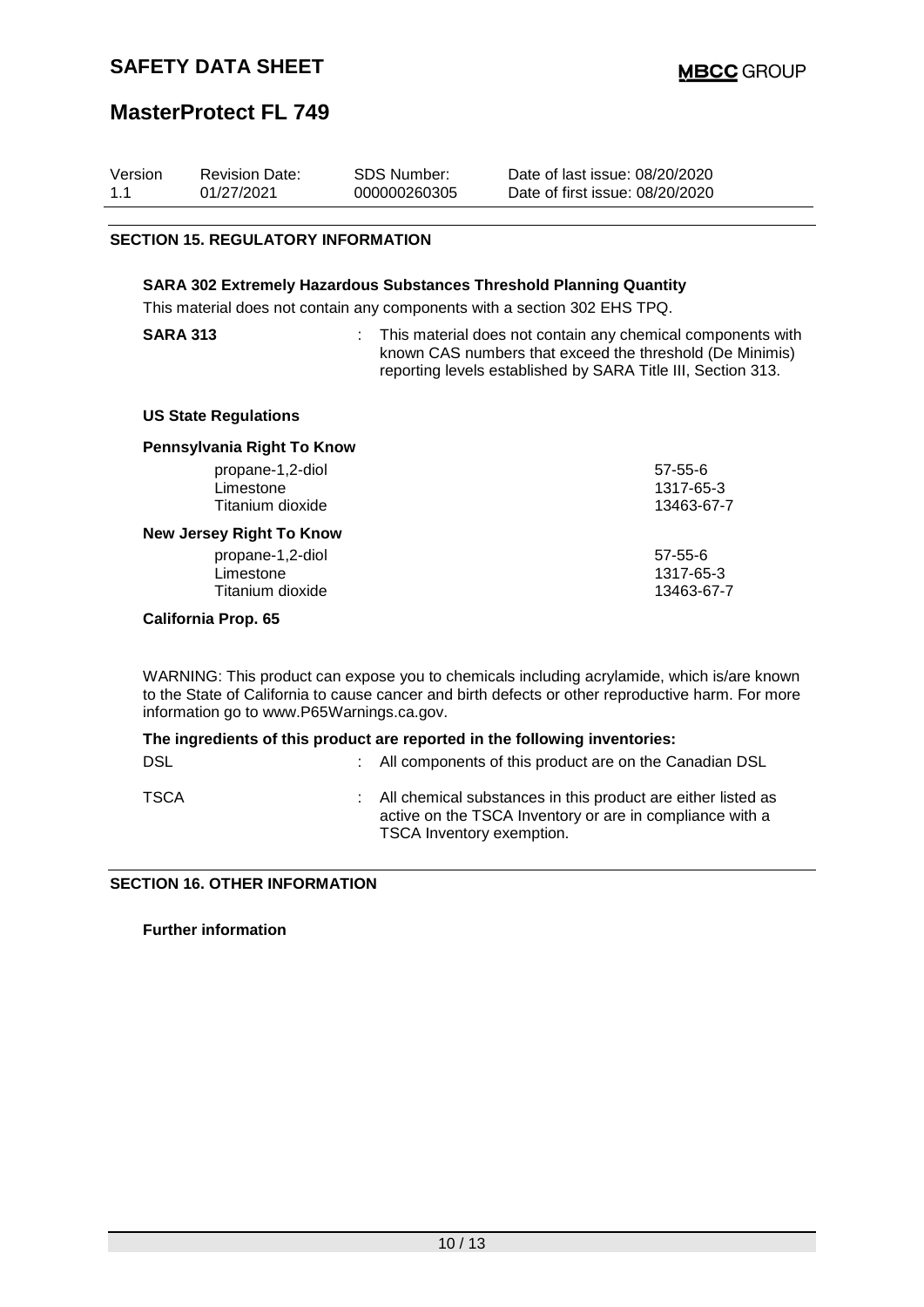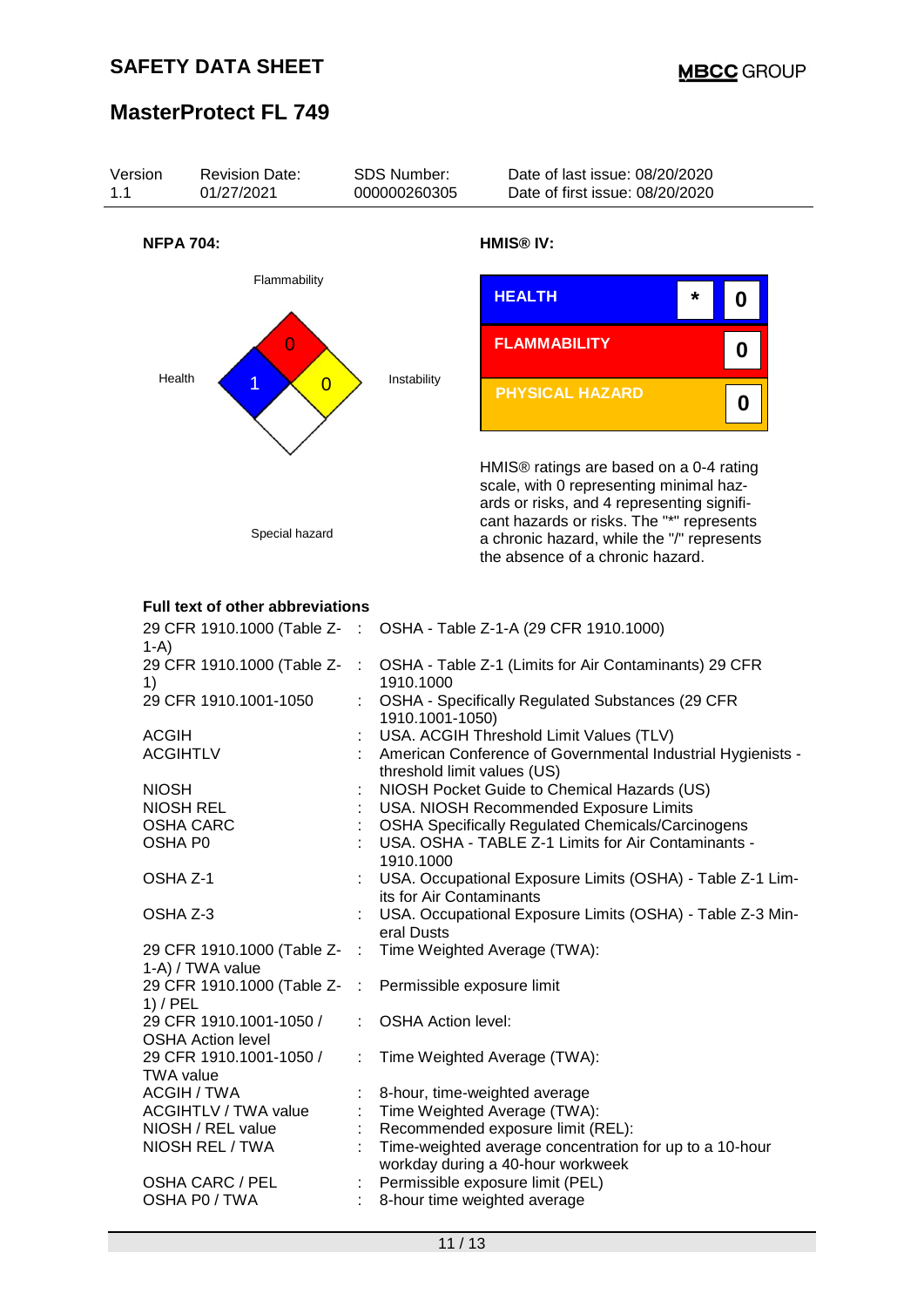| Version | <b>Revision Date:</b> | SDS Number:  | Date of last issue: 08/20/2020  |
|---------|-----------------------|--------------|---------------------------------|
| 11      | 01/27/2021            | 000000260305 | Date of first issue: 08/20/2020 |
|         |                       |              |                                 |

| OSHA Z-1 / TWA | $\therefore$ 8-hour time weighted average |
|----------------|-------------------------------------------|
| OSHA Z-3 / TWA | $\therefore$ 8-hour time weighted average |
|                |                                           |

AICS - Australian Inventory of Chemical Substances; ASTM - American Society for the Testing of Materials; bw - Body weight; CERCLA - Comprehensive Environmental Response, Compensation, and Liability Act; CMR - Carcinogen, Mutagen or Reproductive Toxicant; DIN - Standard of the German Institute for Standardisation; DOT - Department of Transportation; DSL - Domestic Substances List (Canada); ECx - Concentration associated with x% response; EHS - Extremely Hazardous Substance; ELx - Loading rate associated with x% response; EmS - Emergency Schedule; ENCS - Existing and New Chemical Substances (Japan); ErCx - Concentration associated with x% growth rate response; ERG - Emergency Response Guide; GHS - Globally Harmonized System; GLP - Good Laboratory Practice; HMIS - Hazardous Materials Identification System; IARC - International Agency for Research on Cancer; IATA - International Air Transport Association; IBC - International Code for the Construction and Equipment of Ships carrying Dangerous Chemicals in Bulk; IC50 - Half maximal inhibitory concentration; ICAO - International Civil Aviation Organization; IECSC - Inventory of Existing Chemical Substances in China; IMDG - International Maritime Dangerous Goods; IMO - International Maritime Organization; ISHL - Industrial Safety and Health Law (Japan); ISO - International Organisation for Standardization; KECI - Korea Existing Chemicals Inventory; LC50 - Lethal Concentration to 50 % of a test population; LD50 - Lethal Dose to 50% of a test population (Median Lethal Dose); MARPOL - International Convention for the Prevention of Pollution from Ships; MSHA - Mine Safety and Health Administration; n.o.s. - Not Otherwise Specified; NFPA - National Fire Protection Association; NO(A)EC - No Observed (Adverse) Effect Concentration; NO(A)EL - No Observed (Adverse) Effect Level; NOELR - No Observable Effect Loading Rate; NTP - National Toxicology Program; NZIoC - New Zealand Inventory of Chemicals; OECD - Organization for Economic Co-operation and Development; OPPTS - Office of Chemical Safety and Pollution Prevention; PBT - Persistent, Bioaccumulative and Toxic substance; PICCS - Philippines Inventory of Chemicals and Chemical Substances; (Q)SAR - (Quantitative) Structure Activity Relationship; RCRA - Resource Conservation and Recovery Act; REACH - Regulation (EC) No 1907/2006 of the European Parliament and of the Council concerning the Registration, Evaluation, Authorisation and Restriction of Chemicals; RQ - Reportable Quantity; SADT - Self-Accelerating Decomposition Temperature; SARA - Superfund Amendments and Reauthorization Act; SDS - Safety Data Sheet; TCSI - Taiwan Chemical Substance Inventory; TSCA - Toxic Substances Control Act (United States); UN - United Nations; UNRTDG - United Nations Recommendations on the Transport of Dangerous Goods; vPvB - Very Persistent and Very Bioaccumulative

Revision Date : 01/27/2021

We support worldwide Responsible Care® initiatives. We value the health and safety of our employees, customers, suppliers and neighbors, and the protection of the environment. Our commitment to Responsible Care is integral to conducting our business and operating our facilities in a safe and environmentally responsible fashion, supporting our customers and suppliers in ensuring the safe and environmentally sound handling of our products, and minimizing the impact of our operations on society and the environment during production, storage, transport, use and disposal of our products.

IMPORTANT: WHILE THE DESCRIPTIONS, DESIGNS, DATA AND INFORMATION CONTAINED HEREIN ARE PRESENTED IN GOOD FAITH AND BELIEVED TO BE ACCURATE , IT IS PROVIDED FOR YOUR GUIDANCE ONLY. BECAUSE MANY FACTORS MAY AFFECT PROCESSING OR APPLICATION/USE, WE RECOMMEND THAT YOU MAKE TESTS TO DETERMINE THE SUITABILITY OF A PRODUCT FOR YOUR PARTICULAR PURPOSE PRIOR TO USE. NO WARRANTIES OF ANY KIND, EITHER EXPRESSED OR IMPLIED, INCLUDING